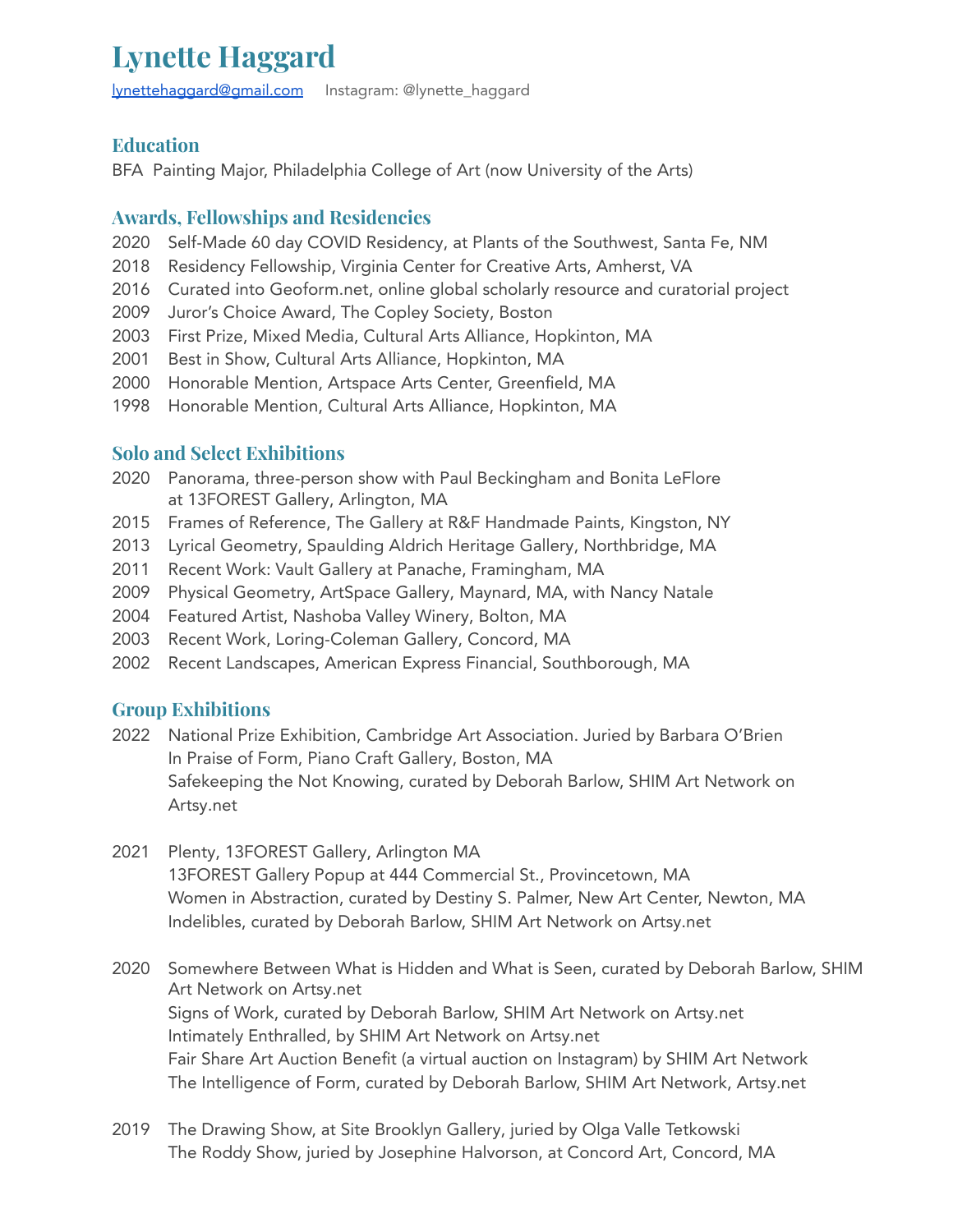Collage: Hot & Ready at The Yard, curated by David Guerra, A R E A Gallery Boston Plenty, 13FOREST Gallery, Arlington MA

- 2018 Forms of Expression: Geometric Abstraction in Boston Today, at The Yard, curated by David Guerra, A R E A Gallery, Boston, MA Drawing Project: Paper Chassis, Hallspace Gallery Boston, MA Juxtapositions, The Painting Center, NYC Organic to Geometric, curated by Carol Pelletier, Provincetown Art Museum, Provincetown, MA The Exquisite Palette, Tacit Galleries, Melbourne, Australia Plenty, 13FOREST Gallery, Arlington MA
- 2016 Popup Group Show, Alpers Fine Art, Andover, MA
- 2015 Art Basel Miami, Projects Gallery, Miami Casting Shadows, curated by Deborah Winiarski, Julie Heller Gallery, Provincetown, MA, Minimal/Maximal, Truro Center for the Arts, Truro, MA, curated by Michael Carroll
- 2013 The Elephant in the Room, Laconia Gallery, Boston, MA Encaustic Conference Presenters Exhibition, Schoolhouse Gallery, Provincetown, MA Wax is Hot, Amy Simon Gallery, Westport, CT
- 2012 Pollination, Art Current Gallery, Provincetown, MA, curated by Gregory Wright
- 2012 Encaustic Conference Presenters Exhibition, Schoolhouse Gallery, Provincetown, MA Collective II, Galatea Fine Arts Gallery, Boston, curated by Joanne Mattera Wax in Motion, Bowersock Gallery, Provincetown, MA, curated by Kim Bernard Beeline, Kobalt Gallery, Provincetown MA, curated by Francine D'Olympio
- 2011 Present Company, Fountain Street Fine Art, Framingham, MA Unchained, Wingate Gallery, Wenham, MA curated by George Wingate and Deborah Barlow Pollination, Brush Gallery, Lowell, MA, curated by Gregory Wright New England Sixth Encaustic Invitational, Conrad Wilde Gallery, Tucson Unscripted, Fountain Street Fine Arts, Framingham, MA, curated by Katherine French The Sketchbook Project: Brooklyn Art Library, NY. A touring show visiting across the USA
- 2010 Holiday Small Works, Summer Small Works, and Nocturne, The Copley Society, Boston BLUE, Schulz Gallery, Cambridge MA, curated by Amy Ford and Susan P. Vostros Small Works Invitational, Hourglass Gallery, Melrose, MA Wish You Were Here, AIR Gallery, Brooklyn, NY Best Foot Forward, Montserrat College of Art, Beverly, MA A Community of Artists, Danforth Museum, Framingham, MA Summer Invitational, Hanback Gallery, Millerton, NY
- 2009 Spice, Passages, and New Members Show, The Copley Society, Boston Ancient Medium, New Terrain, The Art Complex Museum, Duxbury, MA,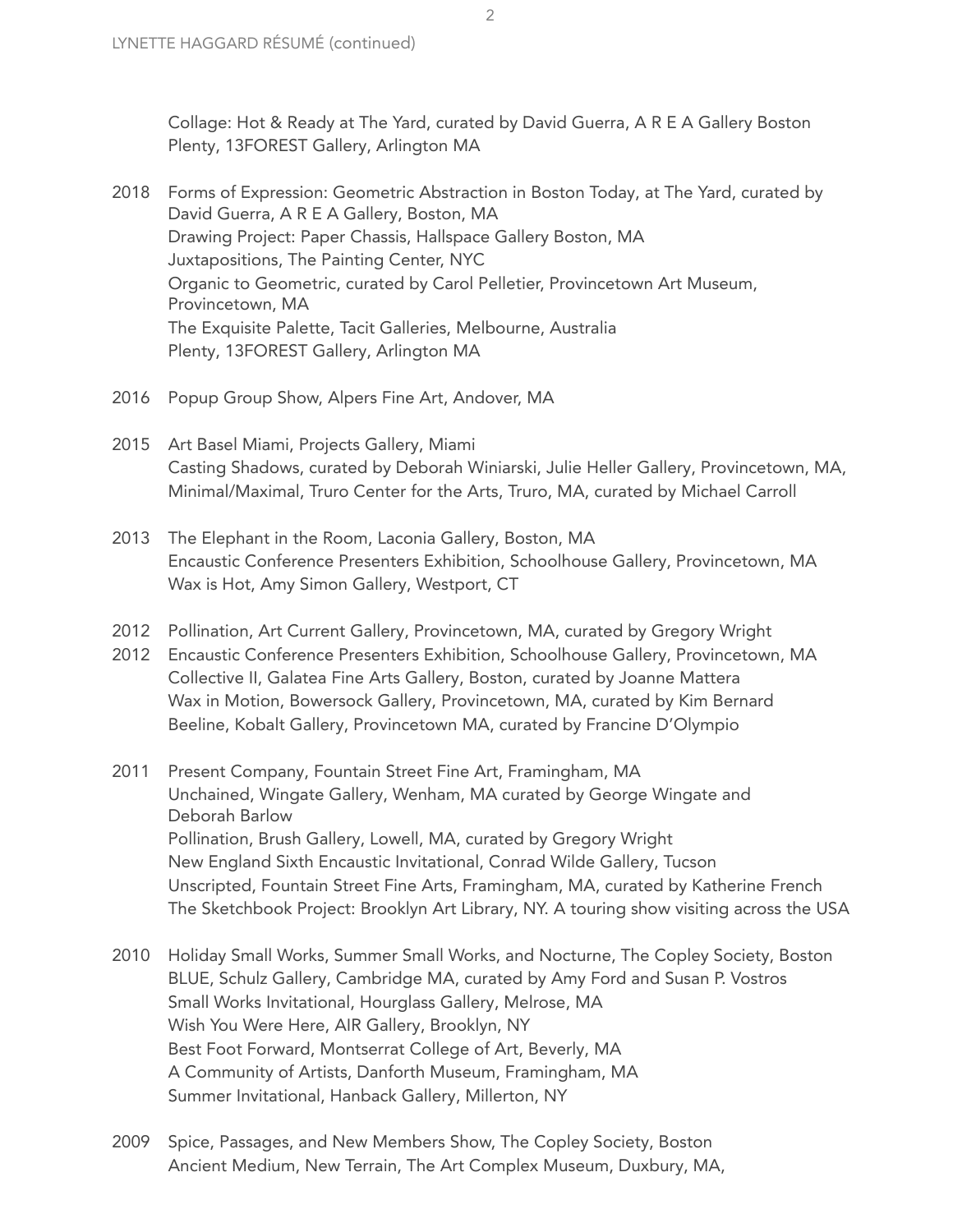curated by Craig Bloodgood Heat Stroke, The Saco Museum of Art, Saco, ME, curated by Katherine French A Community of Artists, Danforth Museum, Framingham, MA

2008 Summer Invitational Show, Hanback Gallery, Lenox, MA In Flat Fields, Irvine Gallery, Kennebunk, Maine, curated by Shawn Hill Collaboration in Wax, Diptych Collaborative Project, shown at these venues:

- Conrad Wilde Gallery, Tucson Montserrat College of Art, Beverly, MA
- Brian Marki Gallery, Portland, OR Whitney Artworks, Portland, ME
- Six in Wax, Nashawannuck Gallery, Northampton, MA, curated by Nancy Natale
- 2007 Red, Kathryn Schulz Gallery, Cambridge, MA Per Square Foot, Conrad Wilde Gallery, Tucson Biennial Contemporary Regional Art, New Hampshire Institute of Art, Manchester, NH
- 2007 8th Annual Roddy Exhibition, Concord Art Association, Concord, MA The Roddy Show Logan International Airport, Boston Summer Invitational Show, Hanback Gallery, Lenox, MA
- 2007 Encaustic II, Galletly Gallery, New Hampton School, New Hampton, NH Encaustic I, Winfisky Gallery, Salem State College, Salem, MA
- 2006 A Community of Artists, Danforth Museum, Framingham, MA
- 2005 Wish You Were Here, AIR Gallery, NYC For the Love of Snow, Anderson Fine Art Gallery, Lexington, MA Members Juried Show, Concord Art Association, Concord, MA
- 2003 Members Juried Show, Concord Art Association, Concord, MA 6th Annual Show, Cultural Arts Alliance, Hopkinton, MA The Art of Drawing, Concord Art Association, Concord, MA Spring Monotype Show, Artana Gallery, Saxonville, MA
- 2002 Small Works Show, Concord Art Association, Concord, MA
- 2001 4th Annual Juried Show, Cultural Arts Alliance, Hopkinton, MA Distinguished Members Show, Concord Art Association, Concord, MA United Pastelists of America Show, Edward Hopper House, Upper Nyack, NY New England Landscape, Sharon Arts Center Gallery, Peterborough, NH Members Juried Show, The Danforth Museum: Framingham, MA Invitational Summer Show, The Peck Gallery, Providence, RI 138th Annual Small Oils Show, Philadelphia Sketch Club, Philadelphia
- 2000 3rd Annual Juried Show, Cultural Arts Alliance, Hopkinton, MA 20th Faber Birren National Show, Stamford Art Association, Stamford, CT New England Landscape, Artana Gallery, Saxonville, MA The Great River Landscape, Artspace Arts Center, Greenfield, MA 2nd Annual Small Works Exhibition, Attleboro Museum, Attleboro, MA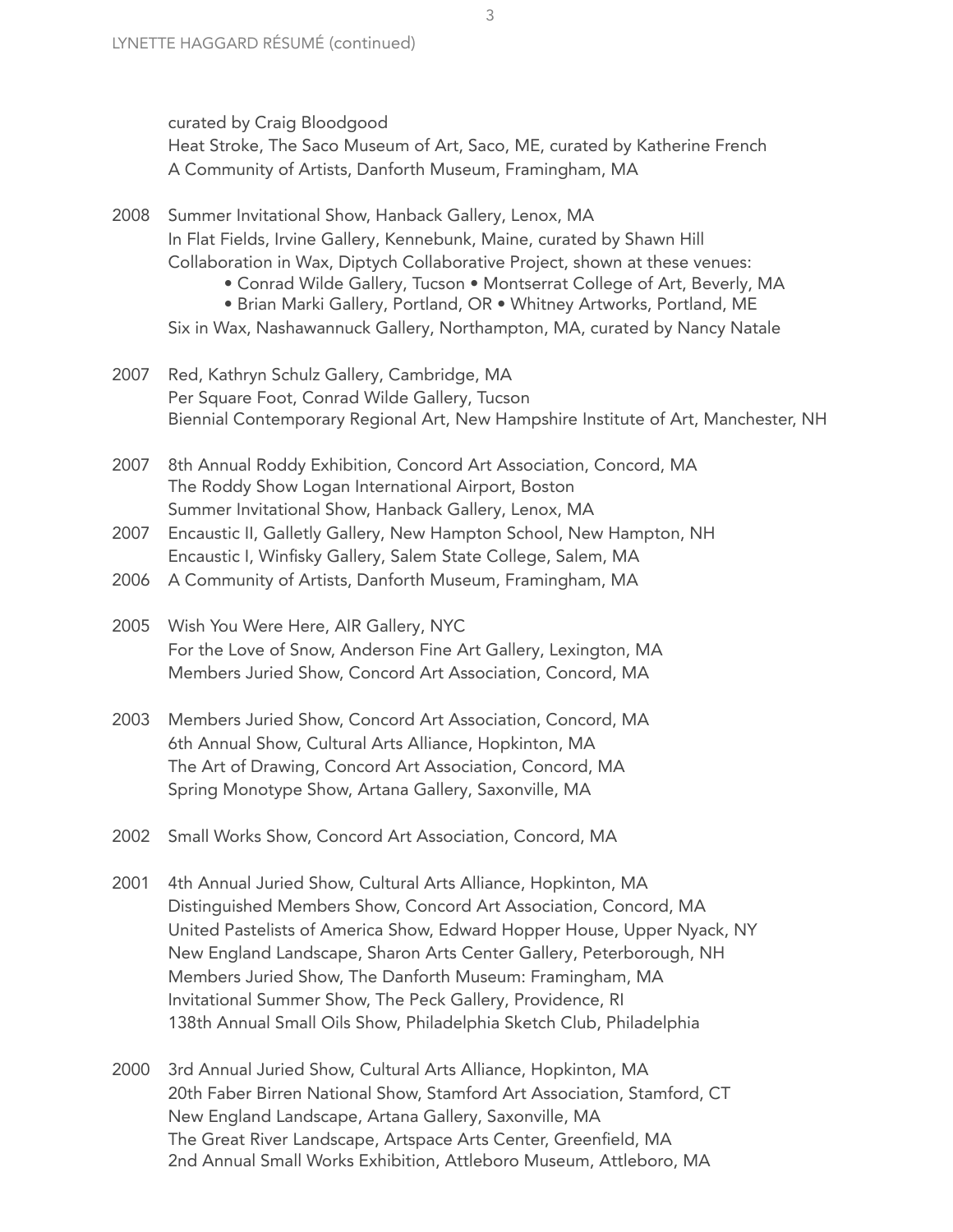Annual Women's Show, Whistler House Museum, Lowell, MA

1999 19th Faber Birren National Show, Stamford Art Association, Stamford, CT 1st Annual Small Works Exhibition, Attleboro Museum, Attleboro, MA Ten Landscape Visions, Arts Center Invitational Show, Southborough, MA Juried Show, New England Watercolor Society, Concord Art Association, Concord, MA 1st Annual Juried Show, Cultural Arts Alliance, Hopkinton, MA

### **Permanent Collections**

New Britain Museum of American Art, New Britain, CT Massachusetts General Hospital, Pediatric Cardiology Unit, Boston Emerson Hospital, Concord, MA Virginia Center for Creative Arts, Amherst, VA Brooklyn Art Library, Brooklyn, NY R&F Handmade Paints, Kingston, NY Alternatives Unlimited, Whitinsville, MA Parmenter Hospice, Wayland, MA Pearson Education, Boston, MA

#### **Professional Experience**

- 2022 (forthcoming) Presentation: "Navigating Residencies" at the International Encaustic Conference, Hosted by Castle Hill Center for the Arts, Truro, MA
- 2021 Presentation (virtual): "Navigating Residencies" at the International Encaustic Conference, Provincetown, MA
- 2015 R&F Handmade Paints, Visiting Artist and instructor, Kingston, NY
- 2010-15 Workshop instructor at the Truro Center for the Arts, Truro, MA
- 2009-16 Presenter at the International Encaustic Conference, Provincetown, MA
- 2011 Contributing writer: Encaustic Arts Magazine, premier issue, June 2011, Interview with Artist Howard Hersh — Total Immersion: Layers of Life and Wax, pp. 9-10
- 2007-10 New England Wax, Founding Member (a regional group of artists)
- 2010 Visiting Artist and Presenter, Melrose Art Association
- 2004 Concord Art Association, Drawing instructor

### **Select Publications**

From the Collection: Lynette Haggard, R&F Handmade Paints Blog, June 19, 2019

Boston Voyager, Art & Life with Lynette Haggard, September 10, 2018

An Aggregate of Forces: 60 Women Artists Over 60, Joanne Mattera Art Blog,

- joannematteraartblog.blogspot.com, 2017
- 40 Contemporary Artists, Tim Phelan, 2017

Lynette Haggard New Work, catalog with an essay by Deborah Barlow, 2016

The Elephant in the Room, Laconia Gallery, Art New England Review,

David Raymond, July/August 2013

100 Artists of New England, E. Ashley Rooney, May, 2011

Lynette Haggard: Intimate Explorations, Studio 24-7 Blog, Terry Jarrard-Dimond, October, 2010 The Questionnaire: Lynette Haggard, Art in the Studio Blog, Nancy Natale, September, 2010